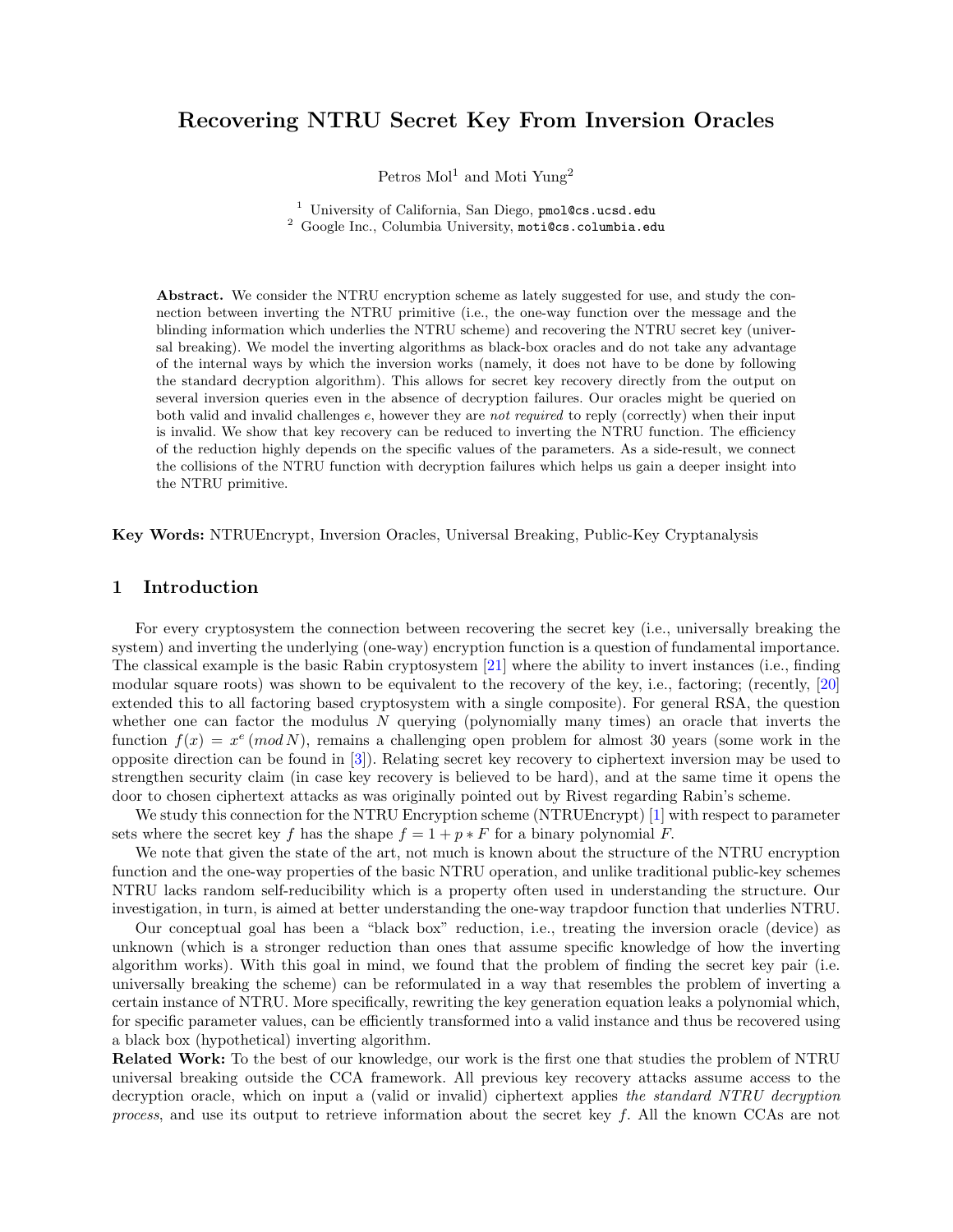guaranteed to work unless the decryption process functions in a very specific way. These attacks retrieve f indirectly and almost all of them work only in the presence of decryption failures.

Jaulmes and Joux [\[15\]](#page-11-4) were the first to present CCAs against NTRU. Even though their attacks need just a small number of queries to recover  $f$ , they do not seem to work for all instantiations of NTRU and require the whole output of the decryption oracle for the recovery of f. In addition, they use *invalid* ciphertexts of a very special shape and can thus be easily thwarted by a decryption machine (which simply refuses to give an output when the input is an invalid ciphertext).

In [\[14\]](#page-11-5) the authors present 3 new chosen-ciphertext attacks against optimized NTRU (where  $f = 1+p*F$ ). The attacks require a very small number of queries to the decryption oracle while all the queries are on ciphertexts chosen offline and independently of the previous outputs. The main drawback of the attacks is that the oracle is queried again on *invalid ciphertexts*. In addition, the attacker needs to see the whole output of the oracle in order to fully recover the secret key f. The reaction attacks presented in  $[10]$  work for f of any shape and do not need to view the output of the decryption in order to recover  $f$ . The knowledge of whether the ciphertext decrypts correctly under the assumed decryption process suffices for this type of attack. The number of queries to the decryption oracle is, naturally, significantly larger than in [\[14\]](#page-11-5).

In [\[12\]](#page-11-7), the authors present attacks exclusively based on *valid* ciphertexts. The attacker creates the ciphertexts by encrypting valid messages and checks whether the receiver is able to decrypt them correctly (the output of the decryption is not required). These attacks work for any padding scheme and instantiation of NTRU as long as there are decryption failures. Here again the number of queries gets considerably large. In addition, these attacks seem to not have been fully implemented.

Recently, Gama and Nguyen [\[5\]](#page-11-8) presented new CCAs on NTRU which use only valid ciphertexts chosen at random. Their attacks require the collection of a small number of decryption failures in order to recover f (but still a large number of tries in order to collect these failures). However, they require the full output of the oracle (and not just a YES/NO answer) and work only in the presence of decryption failures.

Table [1](#page-1-0) summarizes the most representative CCAs against NTRUEncrypt. It worths noting that almost all of them (with the exception of  $[15]$  and  $[14]$ ) do not work for the latest NTRU instantiations where no decryption failures occur.

| Attack              |            |          |         | $#$ Queries Dec. Failures ciphertexts type of reply | Applicability                   | shape of $F[Ref.]$ |                              |
|---------------------|------------|----------|---------|-----------------------------------------------------|---------------------------------|--------------------|------------------------------|
| Jaulmes, Joux       | small      |          | invalid | full output                                         | unpadded version NTRU-1998 [15] |                    |                              |
| Hong et al.         | very small |          | invalid | full output                                         | unpadded version                | $+ p * F$          | $\vert 14 \vert$             |
| Hoffstein.Silverman | large      | required | invalid | YES/NO                                              | unpadded version                | any shape          | [10]                         |
| How.-Graham et al.  | large      | required | valid   | YES/NO                                              | padded version                  | any shape          | $\left\lceil 12\right\rceil$ |
| Gama, Nguyen        | small      | required | valid   | full output                                         | padded version                  | any shape          | $\lceil 5 \rceil$            |

<span id="page-1-0"></span>Table 1. Known Chosen-Ciphertext Attacks against NTRU

Our Results: All the aforementioned attacks work in the CCA framework and in particular assume access to the decryption oracle, while we assume access to an inversion oracle. Although the two approaches are not directly comparable, we present two main points that differentiate our analysis from the previous works. (i) We do not consider padding schemes: After [\[15\]](#page-11-4), several padding schemes have been proposed in order to enhance the security of NTRUEncrypt (semantic and CCA security) in the random oracle model [\[2\]](#page-11-9) (see for example [\[9\]](#page-11-10), [\[16\]](#page-11-11) and several flaws pinpointed in [\[19\]](#page-11-12) and [\[12\]](#page-11-7)). However, here we are concerned only in the connection between breaking the primitive (that is the NTRU "one-way" function) and universal breaking. We work on the space of polynomials rather than in the space of binary strings. Thus we are not concerned about how the strings and the polynomials are connected. It is important to note that even the "valid" spaces might differ. Valid challenges e as defined below might not correspond to valid ciphertexts. Namely, there might be  $e = h * r + m \pmod{q}$  for  $(r, m) \in (\mathcal{B}(d_r), \mathcal{B})$  (valid challenge) which corresponds to an invalid ciphertext because  $r$  and  $m$  may not be connected via the hash functions used by the padding scheme. Therefore, our results do not work in the presence of a padding scheme and thus they are unlikely to lead to a practical attack. Still, the study of the unpadded version remains theoretically interesting and does say something about the NTRU primitive itself.

(ii) The internal functionality of the oracle is not exploited: All the aforementioned attacks assume that the oracle uses the standard decryption process (multiplication of the ciphertext  $e$  with  $f$  and then reduction modulo  $p$ ). They all derive information about f *indirectly* from the effect this multiplication has on the input of the oracle. On the contrary, here we view the inversion oracle as a black box and make no assumption on the internal computations of the oracle. This allows for key recovery even in the absence of decryption failures (NTRU-2005). Given our "lack of knowledge" about the internals of the inversion box, it is natural that we might require a relatively large number of oracle queries. Indeed, the efficiency of the reduction highly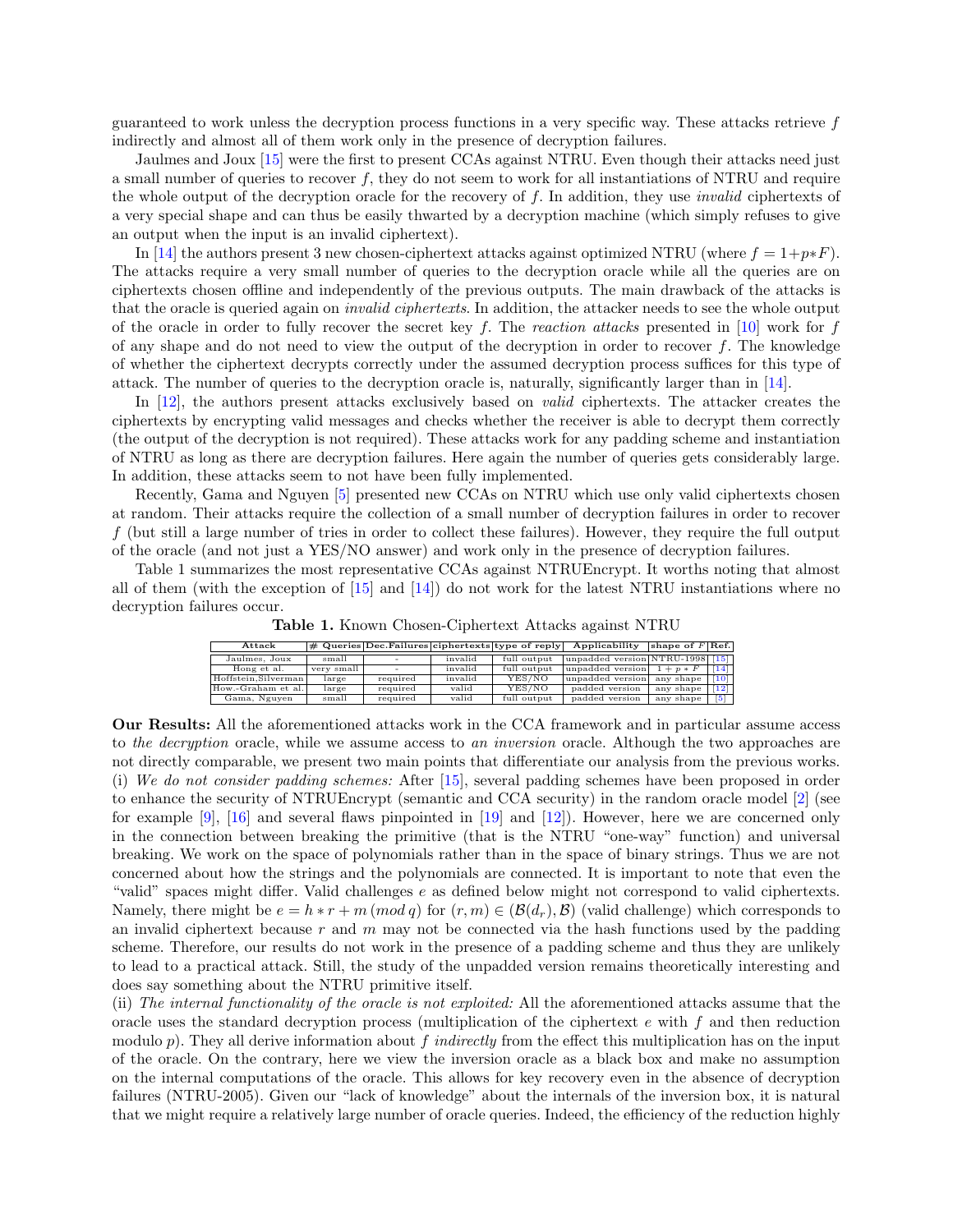depends on the Hamming weights  $d_F$ ,  $d_F$  of polynomials F and r respectively. In particular, the number of queries required to recover the secret key is exponential to  $|d_F - d_r|$ .

Organization: In section [2](#page-2-0) we give some notation and a brief description of NTRUEncrypt. Section [3](#page-4-0) defines formally the underlying NTRU primitive and studies the connection between the number of collision pairs and decryption failures. In section [4](#page-5-0) we define the inversion oracle and its decision counterpart. Subsequently, in section [5,](#page-5-1) we give the main results and analyze the number of queries and the success probability for finding the secret key pair with respect to each oracle. Finally in section [6](#page-10-0) we present the conclusions and suggests directions for future research.

# <span id="page-2-0"></span>2 NTRU Preliminaries

#### 2.1 Definitions and Notation

We will use  $\mathcal B$  to denote the set of all polynomials with binary coefficients. Accordingly, we use  $\mathcal B(d)$ to indicate the set of all polynomials with exactly d 1's and all the other coefficients set to 0 (d is the hamming weight of the binary polynomial). T will denote the set of ternary polynomials and  $T(d_1, d_2)$  the set of polynomials with exactly  $d_1$  1s and  $d_2$  −1s. We also use the equivalence in representation between polynomials and vectors. That is, each polynomial  $p(x) = \sum_{i=0}^{k} p_i x^i$  of degree k corresponds to a vector  $\vec{p} = [p_0, p_1, ..., p_k]$  and vice versa. We define the *width* of a polynomial p as

$$
width(p) = max(p_0, ..., p_k) - min(p_0, ..., p_k).
$$

NTRU was proposed in 1996 by Hoffstein, Pipher and Silverman [\[8\]](#page-11-13). All the operations take place in the ring of truncated polynomials  $\mathcal{P} = \mathbb{Z}_q[X]/(X^N - 1)$ . That is all the polynomials involved are of degree at most  $N-1$  with coefficients lying in an interval of width q. In this ring, addition of two polynomials (denoted "+") is defined as pairwise addition of the coefficients of the same degree and multiplication (denoted "\*") is defined as convolution multiplication. That is

$$
f(x) * g(x) = h(x) \text{ where } h_k = \sum_{i+j \equiv k \pmod{N}} f_i \cdot g_j \pmod{q}.
$$

The operator "\*" is both commutative and associative. We define the *pseudo-inverse* of a polynomial  $p$  as the polynomial  $P \in \mathcal{P}$  such that

$$
P * p * s \equiv s \ (mod \ q)
$$

for any polynomial  $s \in \mathcal{P}$  such that  $s(1) \equiv 0 \pmod{q}$ .

#### 2.2 Overview of NTRUEncrypt

Below we describe in brief the NTRU Encryption Scheme. Further details can be found in [\[8\]](#page-11-13).

Parameter Set For key generation, encryption and decryption process the following parameters are used:  $-N$ : Determines the maximum degree of the polynomials used. N is taken to be a prime in order to prevent attacks described by Gentry [\[6\]](#page-11-14) and sufficiently large to prevent lattice attacks such as those described in [\[4\]](#page-11-15) and  $[18]$ . The associated NTRU lattice seems to have dimension  $2N$ .

 $-q$ : Large modulus. It is a positive integer. Its value depends on the specific instantiation.

 $-p$ : Small modulus. A small integer or a polynomial with small coefficients.

N, q and p depend on the desired security level. However  $(p, q) = 1$  should always hold, that is p, q should generate the unit ideal.

 $-\mathcal{L}_f, \mathcal{L}_g$ : Private Key spaces. Sets of polynomials from which the private keys are selected.

 $-\mathcal{L}_m$ : Plaintext Space. Set of polynomials that represent encoded messages.

 $-\mathcal{L}_r$ : Blinding value space. Set of polynomials from which the temporary blinding value used during encryption is selected.

 $-\psi$ : A bijection between  $\mathcal{L}_m \, (mod \, p)$  and  $\mathcal{L}_m$ .

 $-center:$  Centering method. An algorithm that "ensures" that the reduction modulo  $q$  is performed correctly during decryption.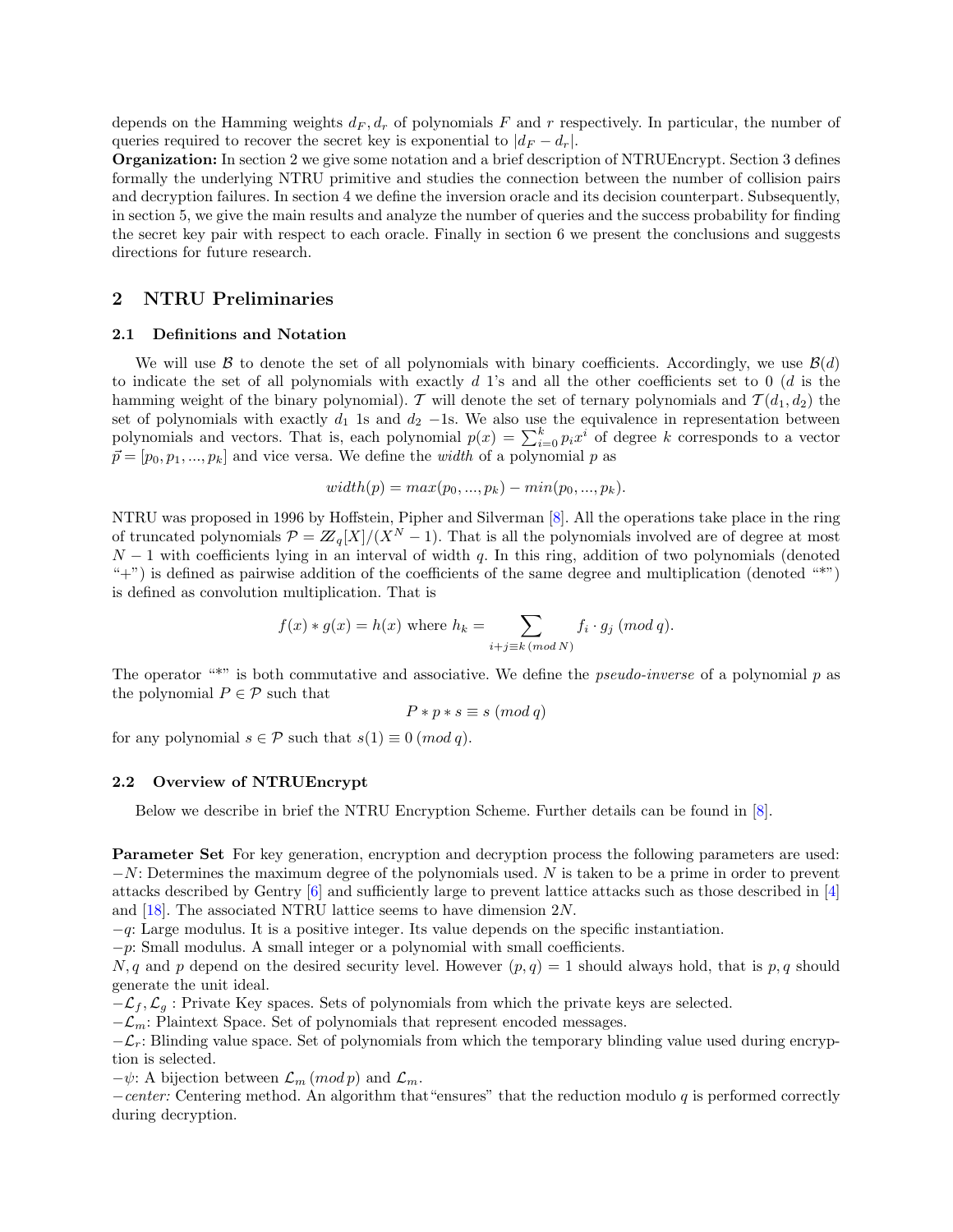#### Key generation

**Input:** A prime N, the moduli p, q and a description of the sets  $\mathcal{L}_f$ ,  $\mathcal{L}_g$ . **Output:** The key pair  $(pk, sk) = (h, (f, f_p)).$ 

- 1. Choose uniformly at random polynomials  $f \in \mathcal{L}_f$  and  $g \in \mathcal{L}_g$ .
- 2. Compute  $f_q \equiv f^{-1} \pmod{q}$  and  $f_p \equiv f^{-1} \pmod{p}$ . If  $f_q$  or  $f_p$  does not exist, go to previous step.
- 3. Compute  $h \equiv f_q * p * g \pmod{q}$ .
- 4. Return  $(pk, sk) = (h, (f, f_p))$ . h is the public key. The pair  $(f, f_p)$  is the private key.

#### Encryption

**Input:** A message  $m \in \mathcal{L}_m$  and the public key h. Output: A ciphertext e that corresponds to m. 1. Select uniformly at random a polynomial  $r \in \mathcal{L}_r$  (blinding value). 2. return  $e = (h * r + m)$  (mod q).

#### Decryption

**Input:** A ciphertext e and the private key pair  $(f, f_p)$ .

**Output:** The message  $m \in \mathcal{L}_m$  that corresponds to the ciphertext  $e$ .

- 1. Compute  $a \equiv e * f \pmod{q}$ .  $(a \equiv r * h * f + f * m \equiv p * r * g + f * m \pmod{q}$ .
- 2. Using a and an appropriate centering algorithm find a polynomial A such that
- $A = p * r * g + f * m$  in  $Z$  and not only mod q.
- 3. Compute  $m \ (mod \ p) = f_p * A \ (mod \ p).$
- 4. Return  $\psi(m \mod p) \in \mathcal{L}_m$  which corresponds to the plaintext polynomial.

Remark 2.1. In most of the instantiations of the parameter set  $([1], [13])$  $([1], [13])$  $([1], [13])$  $([1], [13])$  $([1], [13])$ , g is also taken to be invertible modq. In that case h is invertible too. In any case, h is pseudo-invertible  $mod\,q$  with H being its pseudo-inverse.

Remark 2.2. As we mentioned in the introduction, in our analysis we do not consider padding schemes. Therefore, in the encryption and decryption process, we omit the parts that describe how padding is performed. For the padded version of encryption and decryption algorithms the reader is referred to [\[16\]](#page-11-11), [\[1\]](#page-11-3) and [\[13\]](#page-11-17).

#### 2.3 Instantiations of NTRU

Since its first publication, several variants of NTRUEncrypt have appeared in the literature. This has made the analysis of NTRU a tricky task since different choices of parameter sets might significantly affect the security of the underlying NTRU primitive. Indeed, it is not yet known whether the proposed sets lead to equivalent (in terms of security) primitives. A study of the connection of the various instantiations and an analysis of their vulnerabilities with respect to certain types of attack, consists a very challenging direction for future research.

In table [2](#page-4-1) we summarize the main instantiations of  $\rm{NTRU}^3$  $\rm{NTRU}^3$  (for further details the reader is referred to [\[5,](#page-11-8) Section 2]). Sometimes, for efficiency reasons, a combination of the above sets might be used. For example in NTRU-2001 q might be a prime or in NTRU-2005  $\mathcal{L}_r$  and F might belong in  $\mathcal{X}(d)$  which denotes the set of (binary) polynomials of the from  $b_1 + b_2 * b_3$  where  $b_i$  are very sparse binary polynomials with d 1s.

<span id="page-3-0"></span>Recently, in order to secure against attacks presented in [\[11\]](#page-11-18), the NTRU parameters have been revised in [\[7\]](#page-11-19). The major difference is that polynomials  $F, g, r, m$  belong to the space of trinary polynomials (that is their coefficients lie in the set  $\{-1, 0, 1\}$ . Still, in most of the new parameter sets, f has the shape  $f = 1 + p * F$  with  $p = 3$ . We haven't looked at reductions in these new sets, but we anticipate that similar reduction arguments apply (though the number of queries required for the reduction might grow larger since the search space grows).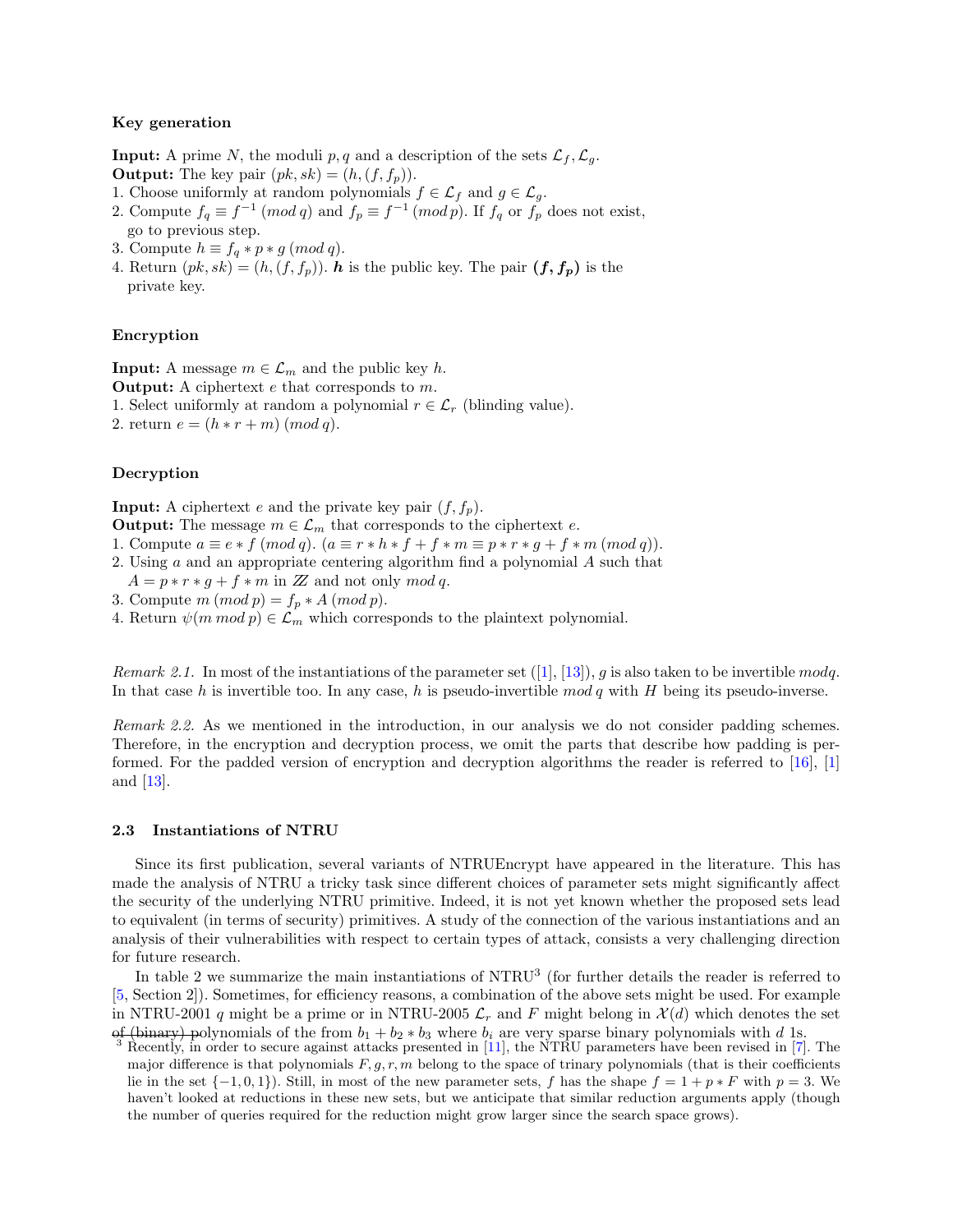<span id="page-4-1"></span>Table 2. The Main NTRU Parameter Sets

| Variant                                   |                      |                        | ~                             | $-a$               | $\sim$ m |                          |                          | Dec. Failures Ref. |                |
|-------------------------------------------|----------------------|------------------------|-------------------------------|--------------------|----------|--------------------------|--------------------------|--------------------|----------------|
| $ {\rm NTRU\text{-}1998} 2^k \in \lbrack$ | $\frac{N}{2}, N$     |                        | $\mathfrak{a}$<br>$af$ ,<br>- | $a_g$ ,<br>$a_q,$  |          | $\mathcal{T}(d_r, d_r)$  | $\overline{\phantom{a}}$ | YES                | $\overline{8}$ |
| $ NTRU-2001 2^k$                          | N<br>$\frac{N}{2}$ . | 12<br>$\boldsymbol{x}$ |                               | $\mathcal{A}(d_q)$ |          | $d_{r}$                  | $\mathcal{B}(d_F)$       | YES                | 16'            |
| $\vert\mathrm{NTRU}\text{-}2005\vert$     | prime                |                        | $n*$                          | $a_a$              |          | $\mathcal{L}$<br>$d_{r}$ | $\mathcal{B}(d_F)$       | NΟ                 | $13^{\circ}$   |

### <span id="page-4-0"></span>3 The NTRU "One-Way" Function

In this work we consider instantiations where  $f = 1 + p * F$ . In these instantiations, the NTRU function is defined as follows:

#### Definition 3.1 (The NTRU Function).

 $\mathcal{E}: \mathcal{B}(d_r) \times \mathcal{B} \rightarrow \mathbb{Z}_q^N$  $(r, m) \rightarrow h * r + m \pmod{q}$ 

The NTRU function, like the underlying functions of many other practical cryptosystems, does not have a formal proof of security in that there exists no known reduction that proves that its inversion is at least as hard as a well studied hard problem. Its security appears to be related to the hardness of some lattice problems, namely the shortest and closest vector problems (SVP, CVP). In particular, finding the secret key pair  $(f, g)$  can be reduced to finding the shortest vector in a lattice constructed by the public information  $(L_{CS}$  lattice defined in [\[4\]](#page-11-15)) whereas inverting NTRU instances can be reduced to finding the closest lattice vector to a point. However, it is possible that both NTRU problems are easier than their lattice counterparts and thus the analogy between Finding NTRU Key/Inverting challenges and SVP/CVP might be too loose.

The underlying NTRU problem can be summarized in the following definition (first formally presented by Nguyen and Pointcheval in [\[19\]](#page-11-12))

Definition 3.2 (The NTRU Inversion Problem). For a given security parameter k, which specifies  $N, p, q$  as well as a random public key h and  $e \equiv h * r + m \pmod{q}$  where  $m \in \mathcal{B}$  and  $r \in \mathcal{B}(d_r)$ , find m. Let  $\widetilde{\text{Succ}}_{NTRU}^{\tilde{ow}}(\mathcal{A})$  denote the success probability of any adversary  $\mathcal{A}.$ 

$$
\mathbf{Succ}^{ow}_{NTRU}(\mathcal{A}) = Pr\left[\mathcal{A}(e,h) = m \middle| (h,sk) \leftarrow \mathcal{K}(1^k), m \in \mathcal{B}, r \in_R \mathcal{B}(d_r), e \equiv h * r + m \ (mod \ q) \right]
$$

The probability is taken over all the random choices made by the key generation and the encryption algorithm (h and r) as well as over all possible  $m \in \mathcal{B}$ . Hence, the security of NTRUEncrypt is based on the following assumption

Definition 3.3 (The NTRU Assumption). The NTRU Inversion Problem is asymptotically hard to solve. That is, for any polynomially bounded adversary  $A$ ,  $\text{Succ}_{NTRU}^{ow}(A)$  is negligible.

Since we are interested in efficient reductions , apart from the number of queries, we also need to bound the output of the oracles upon being asked on a specific challenge.

**Definition 3.4 (Collision-Pair).** A pair  $((r_1, m_1), (r_2, m_2))$  with  $(r_i, m_i) \in (\mathcal{B}(d_r), \mathcal{B})$ , is a NTRU collisionpair if

$$
(r_1, m_1) \neq (r_2, m_2) \quad and \quad \mathcal{E}(r_1, m_1) = \mathcal{E}(r_2, m_2).
$$

**Definition 3.5.** The NTRU valid challenge space is denoted by  $E_{q,h}^{d_r}$  and contains the image of all pairs  $(r, m) \in (\mathcal{B}(d_r), \mathcal{B})$  under NTRU function  $\mathcal{E}$ . Namely,

$$
E_{q,h}^{d_r} = \{ e \in \mathbb{Z}_q^N \, | \, \exists r \in \mathcal{B}(d_r), m \in \mathcal{B} : e \equiv h * r + m \, (mod \, q) \}.
$$

**Definition 3.6.** Let  $e \in \mathbb{Z}_q^N$  be a (valid or invalid) challenge. The set preimg(e) is the set of all pairs  $(r, m) \in (\mathcal{L}_r, \mathcal{L}_m)$  that give e under the NTRU function. That is

<span id="page-4-2"></span>
$$
preimg(e) = \{x_i = (r_i, m_i) | r_i \in \mathcal{L}_r, m_i \in \mathcal{L}_m, h * r_i + m_i \equiv e \pmod{q}\}\
$$

Obviously  $|preimg(e)| = 0$  if  $e \notin E_{q,h}^{d_r}$  and  $|preimg(e)| \geq 1$  otherwise. The following proposition connects the number of collisions to the decryption failure probability.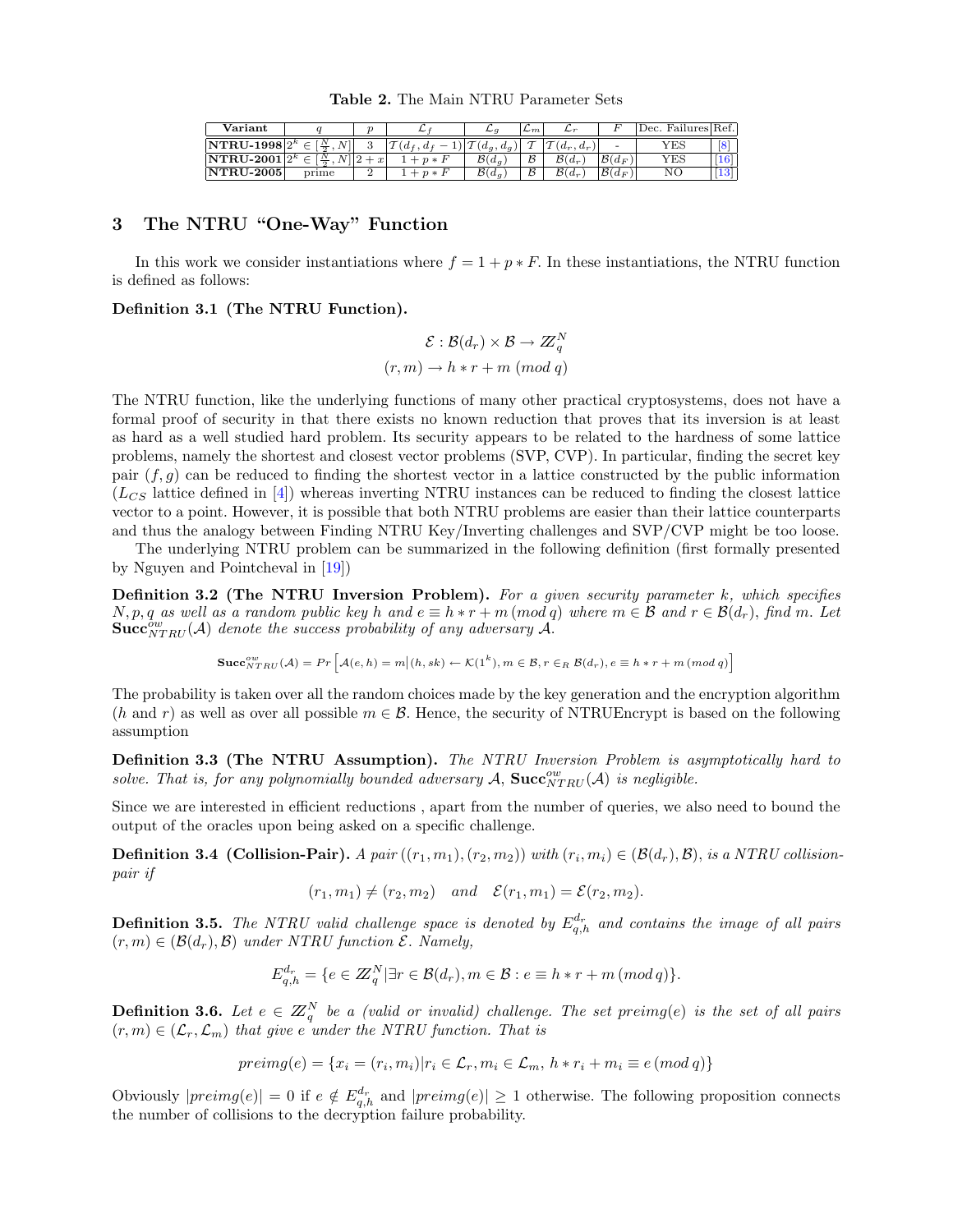**Proposition 3.1.** On input  $e \in E_{q,h}^{d_r}$ , the standard NTRU decryption algorithm will fail to decrypt correctly with probability at least  $1 - \frac{1}{|preimg(e)|}$ .

Proof. We give an intuitive proof. A less intuitive (but more formal) proof can be found in Appendix [A.](#page-12-0) On input e, the standard NTRU process returns a unique message m. But there are exactly  $|preim(e)|$ distinct  $m'$ s that corresponds to that e (see appendix [A](#page-12-0) why these  $m'$ s are distinct). Assuming (naturally) that e has emerged from the encryption of an  $(r_i, m_i) \in preimg(e)$  with probability  $\frac{1}{|preimg(e)|}$  (uniformly), then the inversion algorithm recovers the correct pair with probability at most  $\frac{1}{|preimg(e)|}$ . We say "at most" because the decryption algorithm might fail to recover any of the  $(r_i, m_i) \in preimg(e)$  (due to gap or wrap  $f$ ailures).  $\hfill\Box$ 

The implications are straightforward. If  $e \in E_{q,h}^{d_r}$  decrypts correctly, then e has a unique preimg. For example, for NTRU-2005, where decryption failures have been eliminated, this means that each valid e has a unique preimg  $(r, m) \in (\mathcal{B}(r), \mathcal{B})$ . Notice that the uniqueness holds not only for m (something naturally implied by perfect decryption) but for r as well. In addition, even for NTRU-2001, where decryption failures are present, the fraction of valid e that have a unique  $(r, m) \in (\mathcal{B}(r), \mathcal{B})$  preimg is at least as large as the fraction of e that decrypt correctly which is (exponentially) close to one. But even for the small fraction of e that may have more than one preimages, we can argue that the number of preimages cannot grow exponentially large, otherwise the NTRU instance can be efficiently broken. Indeed, if there is a challenge  $e$  which corresponds to an exponential number of preimages, one can mount a birthday-type attack to efficiently obtain two pairs  $(r_1, m_1), (r_2, m_2)$  both of which encrypt to e. We then have

$$
r_1 * h + m_1 \equiv r_2 * h + m_2 \, (mod \, q) \Rightarrow (r_1 - r_2) * h \equiv m_2 - m_1 \, (mod \, q)
$$

But  $r_1 - r_2$  and  $m_1 - m_2$  have very small norms and can be therefore used instead of f and g to invert most of the instances (of course, now the centering algorithm will perform reduction  $mod q$  in an interval centered at zero since  $r_1 - r_2$  and  $m_1 - m_2$  have coefficients in  $\{-1, 0, 1\}$ . We summarize the above arguments in the following sentence which we only state as an assumption for scientific accuracy.

**The Preimage Assumption:** For each  $e \in E_{q,h}^{d_r}$  the number of pairs  $(r_i,m_i) \in (\mathcal{B}(d_r),\mathcal{B})$  such that  $e \equiv h * r_i + m_i \pmod{q}$  is polynomially bounded.

### <span id="page-5-0"></span>4 Modeling an Inverting Algorithm with Inversion Oracles

We will use the word "challenge" for  $e$  (instead of "ciphertext") in order to avoid any confusion with Chosen-Ciphertext Attacks. An ideal inversion algorithm would invert any valid challenge e in polynomial time given only the public information. In the rest of this section we introduce our main inversion oracle and its decision version.

**Definition 4.1** (orc1). On input  $e \in \mathbb{Z}_q^N$  orc1 outputs the pair(s)  $(r,m) \in (\mathcal{B}(d_r),\mathcal{B})$  such that  $e \equiv$  $h * r + m \ (mod \ q)$  if  $e \in E_{q,h}^{d_r}$ . If  $e \notin E_{q,h}^{d_r}$ , orcl gives an undefined reply denoted by "?".

We also consider the decision version of orc1.

**Definition 4.2** (orc $1^{DEC}$ ). On input  $e \in \mathbb{Z}_q^N$ , orc $1^{DEC}$  outputs "YES" if  $e \in E_{q,h}^{d_r}$  and "?" otherwise.

Remark 4.1. Both orc1 and orc $1^{DEC}$ , as defined above, can be used to fully distinguish valid and invalid challenges. More interestingly,  $orc1$  (and  $orc1^{DEC}$  with a further search similar to the one described in the proof of theorem [5.3\)](#page-8-0), might recover the correct message polynomials even in cases where the standard decryption might have failed (recall that the NTRUEncrypt standard decryption process in the initial instantiations has non-zero failure probability). However, the goal here is to study how easy the key recovery problem becomes in the presence of inverting algorithms, rather than argue about properties of the algorithms themselves.

### <span id="page-5-1"></span>5 Universal Breaking from Inversion Oracles

We denote the problem of finding the NTRU secret key pair as  $\mathcal{UB}_{NTRU}$  (Universal Breaking).

**Definition 5.1.** We say that  $UB_{NTRU}$  is  $(p, orc, Q)$ -solvable if there exists an algorithm, polynomial in the number Q of queries, which fully recovers f with probability at least p by querying oracle orc at most Q times.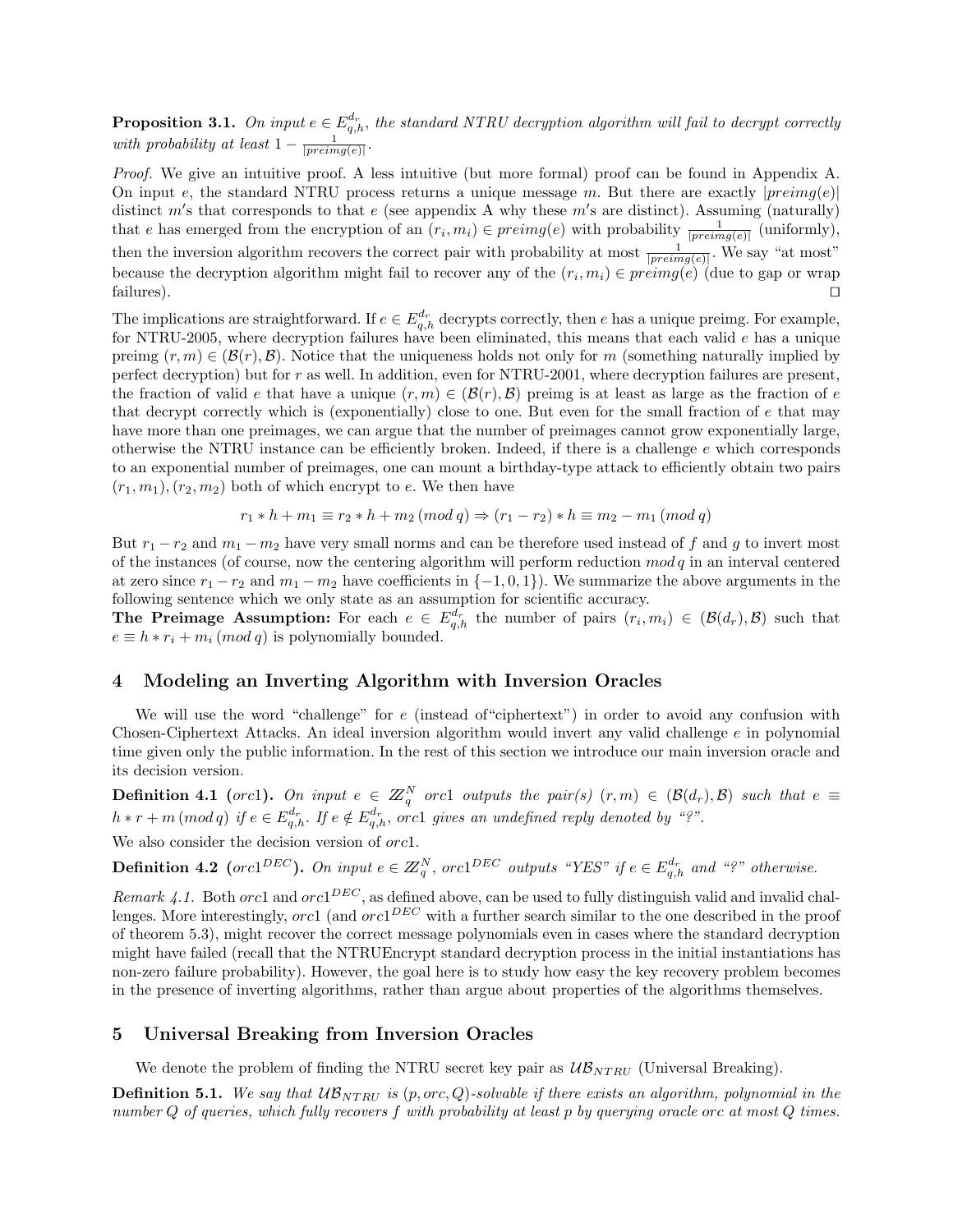#### 5.1 Universal Breaking Using orc1

Transforming the Secret Key Equation to a Valid Inversion Instance From the key generation process we have

$$
h \equiv f_q * p * g \pmod{q} \Rightarrow f * h \equiv p * g \pmod{q} \Rightarrow h * (1 + p * F) \equiv p * g \pmod{q}
$$
  
\n
$$
\Rightarrow p_q * h + p_q * h * p * F \equiv g \pmod{q} \Rightarrow p_q * h + h * F \equiv g \pmod{q}.
$$

from which we can either get

$$
h * F - g \equiv -p_q * h \pmod{q} \Rightarrow h * F + u - g \equiv u - p_q * h \pmod{q}
$$

where  $u(X) = X^{N-1} + X^{N-2} + ... + 1$  or alternatively

$$
p_q * h \equiv -h * F + g \pmod{q} \Rightarrow p_q * h + h * u \equiv h * u - h * F + g \pmod{q}.
$$

If we now define  $\bar{g} = u - g$ ,  $\bar{F} = u - F$  these two give

<span id="page-6-0"></span>
$$
u - p_q * h \equiv h * F + \bar{g}(\text{mod } q)
$$
  
\n
$$
p_q * h + h * u \equiv h * \bar{F} + g(\text{mod } q)
$$
\n(1)

where  $h * u = (\sum h_i, \sum h_i, ..., \sum h_i)^T$ . Summarizing, let  $d = min\{|d_F - d_r|, |N - d_F - d_r|\}.$ Then the problem of key recovery takes the following form

$$
t \equiv h * v + w \, (mod \, q)
$$
 (Secret Key Equation)

where

- (I) 
$$
d = |d_F - d_r|
$$
. Then  $t \equiv u - p_q * h \pmod{q}$ ,  $v = F$  and  $w = u - g$ .  
\n- (II)  $d = |N - d_F - d_r|$ . Then  $t \equiv p_q * h + h * u \pmod{q}$ ,  $v = u - F$  and  $w = g$ .

with  $u(X) = X^{N-1} + X^{N-2} + ... + 1$  (or  $\vec{u} = (1, 1, ..., 1)^T$ ). It is important to note that in both cases  $w, v$ are binary. By definition, orc1 guarantees to output the correct pair(s) only when  $e \in E_{q,h}^{d_r}$ , that is when the blinding polynomial r used for encryption has exactly  $d_r$  1's. Thus, in any case, in order to construct a polynomial that is"useful" for orc1, we need to transform (using an efficient and invertible transformation) the known polynomial t into a polynomial that belongs to the challenge space recognized by orc1. The steps of this transformation depend, as we show below, on the difference  $d = |d_v - d_r|$  between the hamming weights of the polynomials  $v$  and  $r$ . We highlight below the aforementioned transformation.

(I) Let us consider the first case where  $d = |d_F - d_r|$ .

We get the following two subcases:

(a)  $d_F \geq d_r$ : Then  $d_F - d_r = d$ . We then have

$$
t \equiv h * v + w \pmod{q}
$$
, where  $t \equiv u - p_q * h \pmod{q}$ ,  $v = F$  and  $w = u - g$ .

•Suppose that  $d = 0$  (Binary polynomials F and r have exactly the same hamming weight). Then we query orc1 on  $t \in E_{q,h}^{d_r}$  and by the definition of the oracle, we expect to get  $F, \bar{g}$  (and thus  $f, g$ ). •Suppose that  $d = 1$  and let i be an index such that  $F_i = 1$ . Then  $h * F + \bar{g}$ , can be rewritten in the following form

$$
h * F + \bar{g} = h * (F + X^{i} - X^{i}) + \bar{g},
$$

Thus

$$
t \equiv h * (F - Xi) + h * Xi + \overline{g} (mod q) \Rightarrow t - h * Xi \equiv h * (F - Xi) + \overline{g} (mod q).
$$

But  $F - X^i \in \mathcal{B}(d_r)$ . Querying orc1 on  $t - h * X^i$ , we can recover  $F - X^i$  and consequently F (if we know i).

•Generalizing to arbitrary  $d = d_F - d_r$ . Suppose that we know indices  $i_1, i_2, ..., i_d$  such that  $F_{i_1} = F_{i_2} =$  $... = F_{i_d} = 1$ . Then

$$
t-h*(X^{i_1}+X^{i_2}+\ldots+X^{i_d}) \equiv h*(F-X^{i_1}-X^{i_2}-\ldots-X^{i_d})+\bar{g} \pmod{q}.
$$

where again  $t - h * (X^{i_1} + X^{i_2} + ... + X^{i_d}) \in E_{q,h}^{d_r}$ . If we query  $orcl$  on  $t - h * (X^{i_1} + X^{i_2} + ... + X^{i_d})$ we can recover  $F - X^{i_1} - X^{i_2} - ... - X^{i_d}$  and consequently F.

It only remains to determine the cost of finding d indices  $i_1, i_2, ..., i_d \in \{0, 1, ..., N-1\}$  such that  $F_{i_1} =$  $F_{i_2} = ... = F_{i_d} = 1.$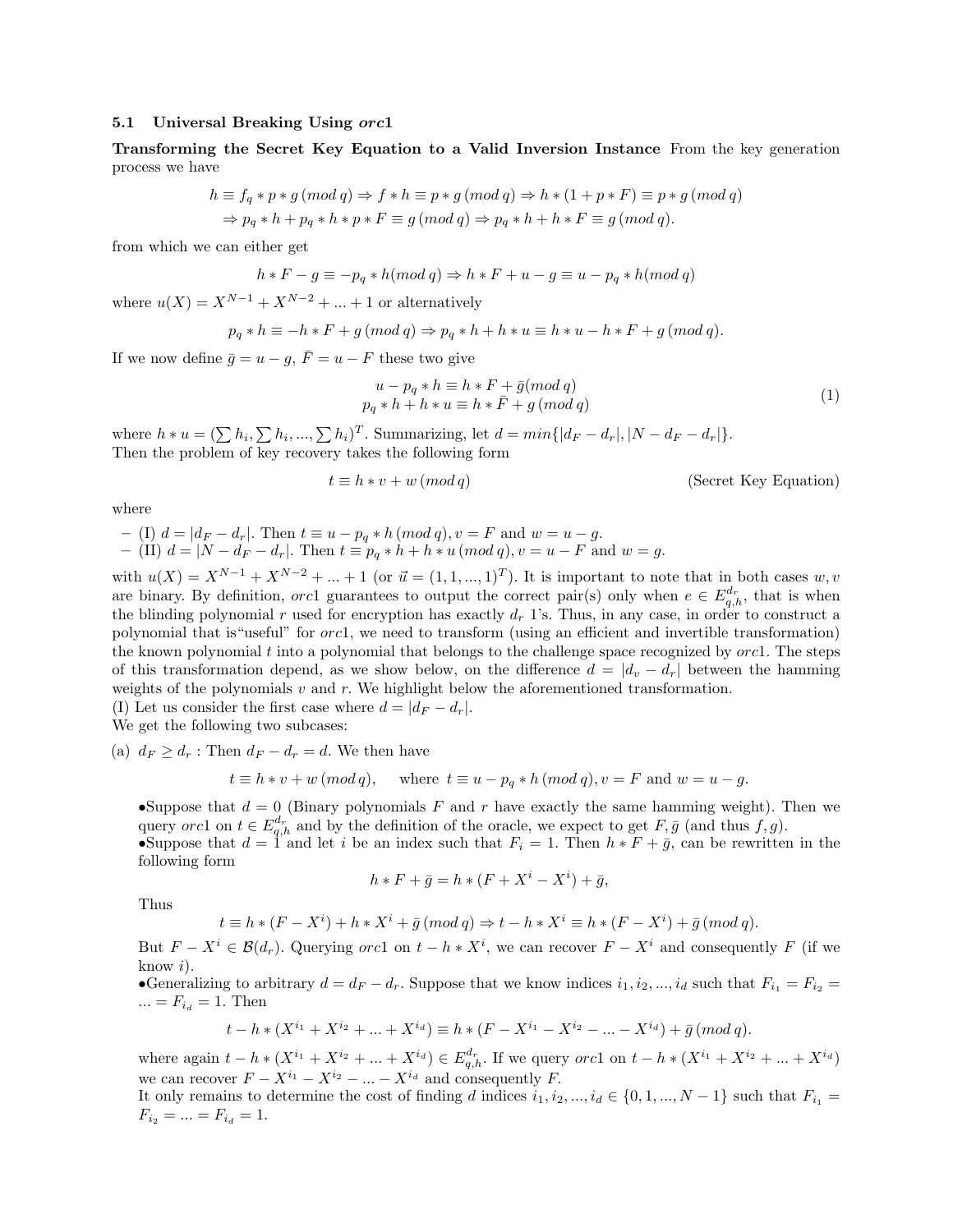- (b)  $d_F < d_r$ : Then  $d = d_r d_F$ .
	- •Suppose that for the indices  $i_1, i_2, ..., i_d$  we know that  $F_{i_1} = F_{i_2} = ... = F_{i_d} = 0$ . Then
		- $t + h * (X^{i_1} + X^{i_2} + ... + X^{i_d}) \equiv h * (F + X^{i_1} + X^{i_2} + ... + X^{i_d}) + \bar{g} (mod \ q).$

If we query orc1 on  $t+h*(X^{i_1}+X^{i_2}+\ldots+X^{i_d})$  we can recover  $F+X^{i_1}+X^{i_2}+\ldots+X^{i_d}$  and consequently F.

(II) The case where  $d = |N - d_F - d_r|$  is similar to case (I). Next we study the cost of finding the correct indices  $i_1, i_2, ..., i_d$  that allow the reconstruction of F.

Computing the cost of finding the correct indices We consider case (Ia). The analysis of the cases (Ib),(IIa) and (IIb) is completely similar.

The input is a polynomial c with N coefficients, M of which equal 1 (of course  $M \leq N$ ). We need to guess d indices  $(d \leq M)$   $i_1, ..., i_d$  such that  $c_{i_1} = ... = c_{i_d} = 1$  with the least possible number of tries. The only feedback we get is a "YES" whenever  $c_{i_1} = ... = c_{i_d} = 1$  holds (and then we are done) and "NO" in all other cases. Let  $\mu(N, M, d)$  denote the minimum number of guesses required in the worst case, if we follow an optimal strategy and  $\bar{\mu}(N, M, d)$  the expected number of guesses.

<span id="page-7-0"></span>**Theorem 5.1.** (i) 
$$
\mu(N, M, d) \leq {N-M+d \choose d}
$$
.  
(ii)  $\bar{\mu}(N, M, d) \leq \frac{{N \choose d}}{{M \choose d}}$ .

*Proof.* (i) We restrict our guesses to the first  $N - M + d$  positions of the polynomial. Suppose that the first  $N-M+d$  positions contain at most  $d-1$  1's. Then the total number of 1's in the whole vector would be at most  $d-1 + (M - d) = M - 1$  which yields a contradiction. Thus, in the worst case, we have to try at most  $\binom{N-M+d}{d}$  possible (non ordered) d-tuples.

(ii) At each step we pick a set of  $d$  indices at random from all the sets of cardinality  $d$  that have not been picked in previous guesses. Obviously this yields a smaller expected number of steps than if we just picked from all possible sets (examined or not). The number of guesses in the latter scenario follows the geometrical distribution with  $p = \frac{\binom{M}{d}}{\binom{N}{M}}$  $\binom{M}{d}$ . Thus the expected number of the former strategy is at most  $\binom{N}{d}$ .  $\overline{\binom{M}{d}}$  $\Box$ 

We note that the above bounds are rather gross estimates of the values  $\mu$  and  $\bar{\mu}$ . The problem of minimizing the number of guesses is mainly a learning problem of independent interest.

Corollary 5.1. UB<sub>NTRU</sub> is  $(1, ord, \mu(N, d_F, d_F - d_r))$ -solvable under the Preimage Assumption.

*Proof.* Getting back to case (Ia) of our problem, we are searching for  $d = d_F - d_r$  1s in a vector with  $M = d_F$ 1s in order to transform  $t \equiv u - p_q * h \pmod{q}$  which belongs to  $E_{q,h}^{d_F}$  to a  $t' \in E_{q,h}^{d_r}$  and then query orc1 on t'. After at most  $\mu(N, d_F, d_F - d_r)$  guesses the decryption oracle outputs a pair  $(r, m) \in (\mathcal{B}(d_r), \mathcal{B})$ . Because of the Preimage Assumption, the pairs returned upon querying the oracle on a valid challenge  $e$  are polynomially bounded. This means that the dominant factor is the number of queries addressed to orc1 till the correct set of indices is guessed. Then, hopefully, the r returned equals  $F - X^{i_1} - X^{i_2} - ... - X^{i_d}$  and so F can be reconstructed correctly. There might be an exception to that. There might be a d-tuple of indices  $(i'_1, ..., i'_d)$ such that  $t - h * (X^{i'_1} + ... + X^{i'_d}) \in E_{q,h}^{d_r}$  but  $F_{i'_j} = 0$  for some  $j \in 1, ..., d$ . Fortunately, we can detect these exceptions by reconstructing F'. Then either  $F' \notin \mathcal{B}(d_F)$  or  $g' \notin \mathcal{B}$ , where  $g' \equiv p_q * (1 + p * F') * h \pmod{q}$ . The preceding analysis, however, guarantees that with at most  $\mu(N, d_F, d_F - d_r)$  queries to orc1, we will have ended up with the correct  $r$  from which  $F$  can be reconstructed in a straightforward way. Thus, the success probability after  $\mu(B, d_F, d_F - d_r)$  queries is 1.

The same result applies to cases (Ib), (IIa) and (IIb) where d is defined properly. Hence, an upper bound for the number of the oracle queries is

$$
\frac{(N-d_r)!}{d!(N-d_r-d)!} = \frac{(N-d_r)!}{d!(N-d_F)!}
$$

But  $\frac{(N-d_r)!}{d!(N-d_r-d)!} \leq \frac{(N-d_r)^d}{d!}$  $\frac{d}{d!}$ . This means that if d is a (relatively small) constant, we can solve  $\mathcal{UB}_{NTRU}$  in a polynomial number of queries to orc1.

On the contrary, the cost of the reduction grows exponentially on  $d$ . That means that, in instantiations where  $d = \omega(\log^{1+\epsilon}N)$  for some positive  $\epsilon$ , the reduction is no longer polynomial.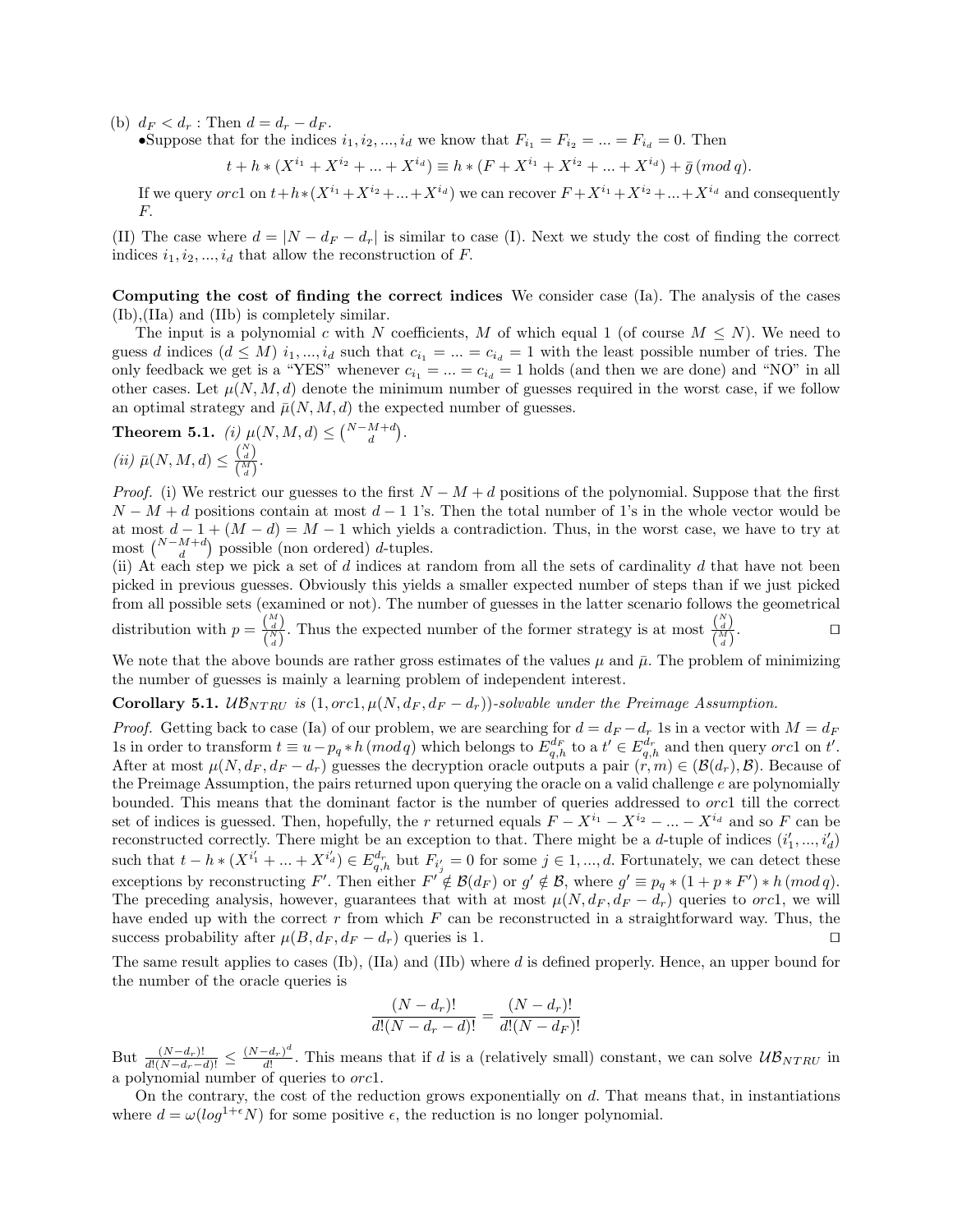Probabilistic Analysis The following theorem bounds the number of queries to orc1 when the success probability of solving  $UB_{NTRU}$  is lower-bounded by  $\epsilon$ .

**Theorem 5.2.** 
$$
UB_{NTRU}
$$
 is  $\left(\epsilon, \text{orc1}, {N \choose d_F - d_T} \cdot \left(1 - (1 - \epsilon)^{\frac{1}{\left(d_F - d_T\right)}}\right)\right)$ -solvable.

*Proof.* Consider again the game of guessing d coefficients. We have in total  $T = \begin{pmatrix} N \ d_F - d_T \end{pmatrix}$  possible (nonordered) d-tuples  $(d = d_F - d_r)$ ,  $S = \binom{d_F}{d_F - d_r}$  of which are "winning". The probability that after Q guesses we have no winning guess is

$$
Pr(fail, Q) = \left(1 - \frac{S}{T}\right) \cdot \left(1 - \frac{S}{T - 1}\right) \cdots \left(1 - \frac{S}{T - Q + 1}\right)
$$

$$
= \prod_{i=0}^{Q-1} \left(1 - \frac{S}{T - i}\right) \le \prod_{i=0}^{Q-1} e^{-\frac{S}{T - i}},
$$

where we have used that for  $x \geq 0$ ,  $1 - x \leq e^{-x}$ . Thus

$$
Pr(fail, Q) \le e^{-S \cdot \sum_{i=0}^{Q-1} \frac{1}{T-i}} = e^{-S \cdot (H_T - H_{T-Q})},
$$

where  $H_k = \sum_{i=1}^k \frac{1}{k}$  is the k-th Harmonic number. Let  $\epsilon$  be the success probability, that is the probability that we guess a correct d-tuple in the first Q queries to orc1. Then using the approximation  $H_k = \ln k$  for the harmonic number , we get

$$
1 - \epsilon = Pr(fail, Q) \le e^{-S \cdot (H_T - H_{T-Q})} \approx e^{-S \cdot (\ln T - \ln(T-Q))} = T^{-S} (T-Q)^S.
$$

Thus

$$
1 - \epsilon \le \left(1 - \frac{Q}{T}\right)^S \Rightarrow Q \le T \cdot (1 - (1 - \epsilon)^{\frac{1}{S}}),
$$

which completes the proof.  $\Box$ 

#### 5.2 Replacing orc1 with its Decision Version

Let us now consider the decision version of  $orc1, occ1^{DEC}$ . The main result is summarized in Theorem [5.3.](#page-8-0) First we introduce Assumption 1 that simplifies the proof of the main result and makes the combinatorial arguments more clear. We then introduce a weaker assumption (Assumption 2) and sketch how one could recover the secret key under the latter.

Assumption 1: Let T denote the set of all polynomials with coefficients in  $\{-1,0,1\}$ . In addition let  $(r_1, m_1), (r_2, m_2) \in (T, \mathcal{B})$  with  $r_1(1) = r_2(1)$  and  $\mathcal{E}_{q,h}(r, m) = h * r + m \pmod{q}$ . Then

$$
\mathcal{E}_{q,h}(r_1, m_1) = \mathcal{E}_{q,h}(r_2, m_2) \Leftrightarrow (r_1, m_1) = (r_2, m_2).
$$

<span id="page-8-0"></span>**Theorem 5.3.**  $\mathcal{UB}_{NTRU}$  is  $(1, or c1^{DEC}, {N-d_r \choose d_F-d_F} + N + d_r - d_F - 1)$ -solvable under Assumption 1.

*Proof.* We consider again the game of guessing d 1-coefficients where now we choose the indices  $(i_1, i_2, ..., i_d)$ according to the lexicographical ordering. We first exclude the  $M - d$  rightmost coefficients (coefficients that correspond to positions  $N-M+d, ..., N-1$  from our search. We begin with  $(0, 1, ..., d-1)$  and feed  $orc1^{DEC}$ with  $t - h * (1 + X + ... + X^{d-1})$ . At each step (and as long as we get "NO" answers by  $orc1^{DEC}$ ) we move the rightmost index 1 position to the right until it reaches the boundary position (position  $N - M + d - 1$ ) or another index. When that happens, we move the rightmost index that can be moved 1 position to the right and initialize all its right indices right next to it (on the right). In order to make the algorithm clear, we give an example.

Let  $N = 7, M = 5, d = 3$ . The boundary value is  $N - M + d - 1 = 4$ . Then the sequence of indices we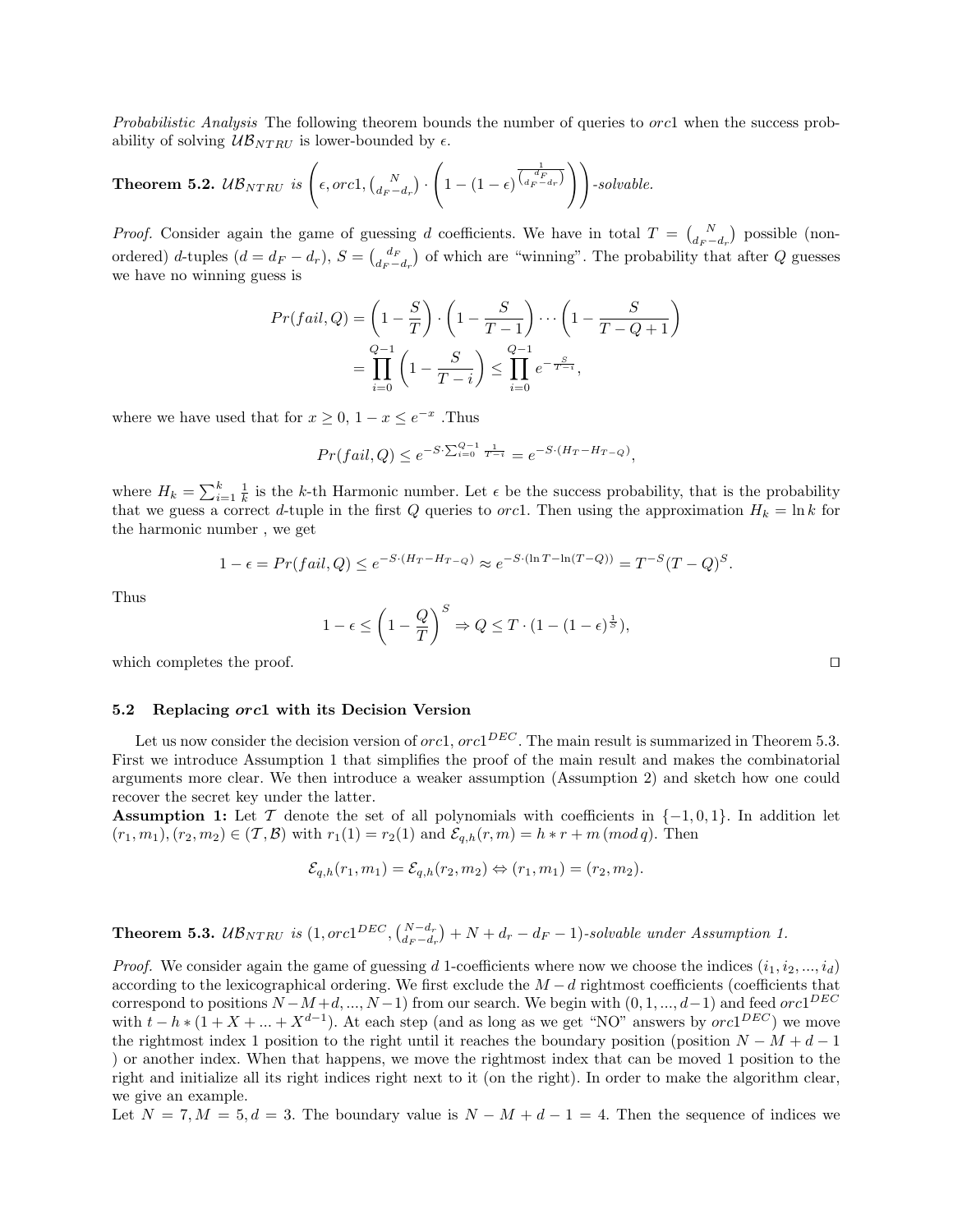examine is the following.

 $(0,1,2), (0,1,3), (0,1,4), (0,2,3), (0,2,4), (0,3,4), (1,2,3), (1,2,4), (1,3,4), (2,3,4).$ 

Notice that the number of combinations we examine is at most  $\binom{N-M+d}{d}$ , that is the algorithm checks all the possible (non ordered) d-combinations of the first  $N - M + d$  coefficients. According to theorem [5.1](#page-7-0) at least one of those d-tuples will result to a "YES" answer from  $or c1^{DEC}$ . Suppose that  $or c1^{DEC}$  responds "YES" after Q queries (of course  $Q \leq {N-M+d \choose d}$ ) and let  $(i_1^*,...,i_d^*)$  be the configuration of indices for which the answer is "YES". Then we know that  $t - h * (X^{i_1^*} + ... + X^{i_d^*}) \in E_{q,h}^{d_r}$ . But

$$
t - h * (X^{i_1^*} + \ldots + X^{i_d^*}) \equiv h * (F - X^{i_1^*} - \ldots - X^{i_d^*}) + \bar{g} \, (mod \, q).
$$

We claim that  $F_{i_1^*} = ... = F_{i_d^*} = 1$ . Indeed, suppose that  $F_{i_j^*} = 0$  for some j. Then  $F - X^{i_1^*} - ... - X^{i_d^*}$  is no longer binary (it has at least one -1 coefficient) but still  $\mathcal{E}(F - X^{i_1^*} - ... - X^{i_d^*}, \bar{g}) \equiv \mathcal{E}(r, m)$  for a pair  $(r, m) \in (\mathcal{B}(d_r), \mathcal{B})$  (recall that  $t - h * (X^{i_1^*} + ... + X^{i_d^*}) \in E_{q, h}^{d_r}$ ). This yields a contradiction according to our assumption. Thus with at most  $\binom{N-M+d}{d}$  we find d indices that correspond to 1 coefficients in F.

It only remains to recover the rest of the coefficients of F. To do this we make a simple observation. For each configuration of indices, there exists one configuration previously examined that differs in exactly one index<sup>[4](#page-9-0)</sup>. Indeed, if we move the leftmost index that has been moved one position to the left we get a configuration of indices that has already been examined. Since the previous configuration has yielded a "NO" answer the different index corresponds to a 0 coefficient in F. So, after at most  $\binom{N-M+d}{d}$  queries we know d coefficients of F that are equal to 1 and one 0 coefficient. Let  $F_k = 0$  the known 0 coefficient. We also know that

$$
t - h \ast (X^{i_1^*} + \ldots + X^{i_d^*}) \equiv h \ast (F - X^{i_1^*} - \ldots - X^{i_d^*}) + \bar{g} \, (mod \, q).
$$

Thus for all other unknown coefficients

$$
F_i=1
$$
 if and only if  $F-X^{i_1^*}-\ldots-X^{i_d^*}+X^k-X^i\in \mathcal{B}(d_r)$ 

or, because of the assumption, if and only if

$$
t - h * (X^{i_1^*} + \dots + X^{i_d^*} - X^k + X^i) \in E_{q,h}^{d_r}.
$$

So we only have to query  $\operatorname{orcl}^{DEC} N-d-1$  more times to fully recover F. Now, setting  $M = d_F, d = d_F - d_r$ , we get that we need at most  $\binom{N-d_r}{d_F-d_r} + N + d_r - d_F - 1$  queries in total to recover F, which completes the  $\Box$ 

Interestingly, a similar result holds if we relax Assumption 1 to Assumption 2.

**Assumption 2:** Let T as in Assumption 1. The number of pairs  $(r_i, m_i) \in (T, \mathcal{B})$  with constant value  $r_i(1)$ that encrypt to the same  $e \in \mathbb{Z}_q^N$  under  $\mathcal{E}_{q,h}$  is polynomially bounded.

**Theorem 5.4.** 
$$
UB_{NTRU}
$$
 is  $(1, orc1^{DEC}, \mathcal{O}(N) \cdot {N-d_r \choose d_F-d_r})$ -solvable under Assumption 2.

Proof (Sketch). In the presence of (polynomially many) collisions, we just need to do an extra checking every time  $\text{orcl}^{DEC}$  responds "YES" in order to see if the d-tuple of indices selected is the one that leads to the correct reconstruction of  $F$  (see details of the proof for theorem [5.3\)](#page-8-0). For each checking a computational overhead of  $\mathcal{O}(N)$  queries is added (the checking works in a way similar to the checking in the proof of theorem [5.3\)](#page-8-0). In that case the total number of queries to  $orct^{DEC}$  is multiplied by a factor of at most  $\mathcal{O}(N).$ 

Remark 5.1. The above analysis implies that if  $d_F - d_r$  is small with respect to N, we can universally break NTRUEncrypt if we have a polynomial time distinguisher between valid and invalid challenges.

<span id="page-9-0"></span><sup>&</sup>lt;sup>4</sup> There is an exception to that. When  $(i_1^*,...,i_d^*) = (0,1,...,d-1)$ , there is no previous configuration at all. If this is the case, we can determine the rest coefficients by simply querying  $\sigma r c_1^{DEC}$  on  $t-h*(X^{i_1^*}+...+X^{i_{d-1}^*}+X^{i})$  for each unknown coefficient  $F_i$ . Then because of the assumption,  $F_i = 1$  if and only if  $t - h * (X^{i_1^*} + ... + X^{i_{d-1}^*} + X^i) \in E_{q,h}^{d_r}$ .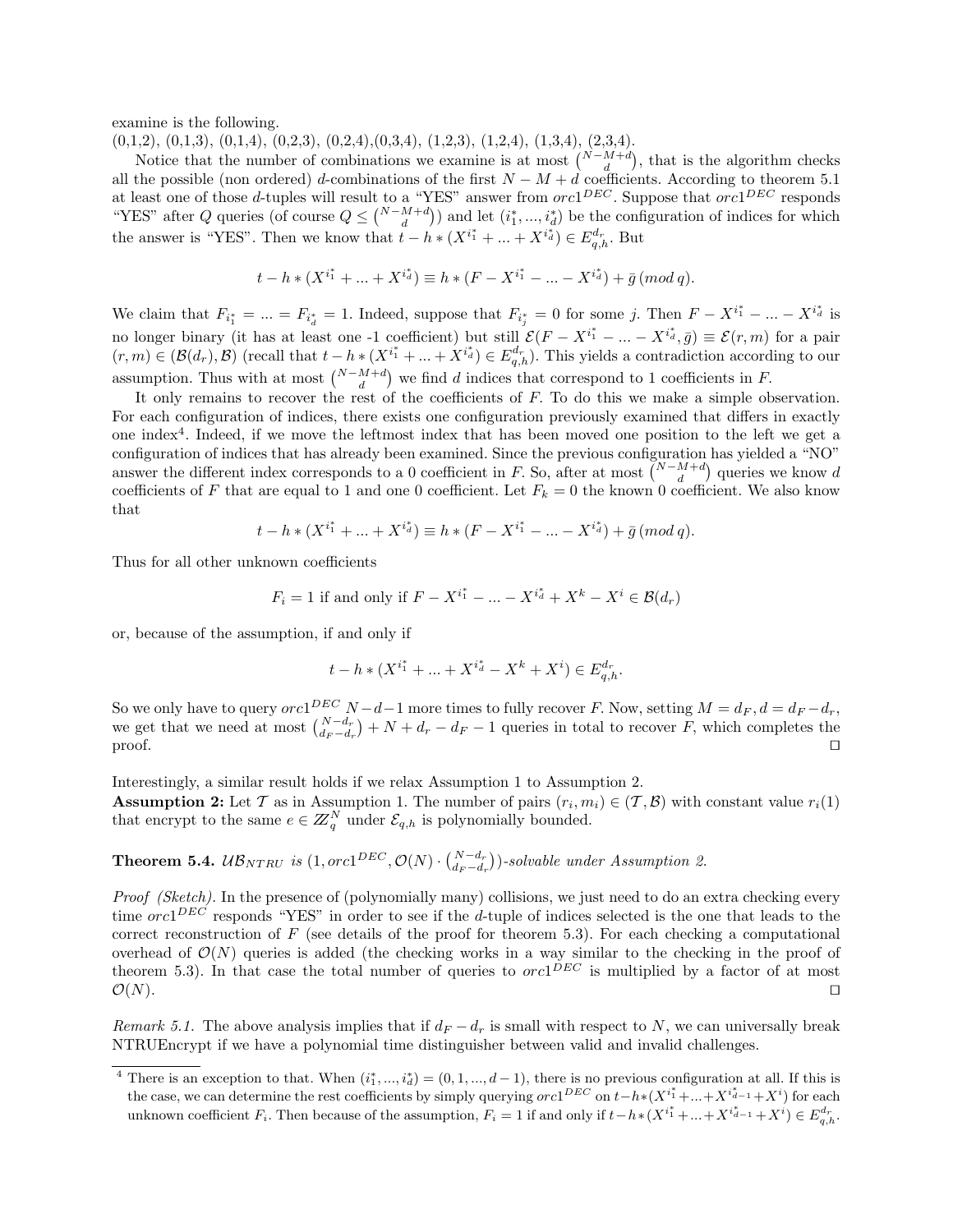Decryption Oracles and Real NTRU Parameters The applicability of our reductions is enhanced by the set of parameters that have been proposed from time to time. Indeed both in [\[13\]](#page-11-17) and in [\[1\]](#page-11-3) it is suggested that during the key generation process,  $d_F$  is set equal to  $d_r$ . In addition, in the web challenges published by NTRU Cryptosystems (www.ntru.com/cryptolab/challenges.htm),the parameter sets proposed are as shown in the table below

| <b>Security</b> $\vert \mathbf{N} \vert \mathbf{q} \vert d_F d_g d_r$ |  |  |  |
|-----------------------------------------------------------------------|--|--|--|
| $ \text{Median} 251 128 72 71 72$                                     |  |  |  |
| <b>High</b> $ 347 128 64 173 64$                                      |  |  |  |
| <b>Highest</b> 503 256 420 251 170                                    |  |  |  |

For the Medium and High level of security  $d_r = d_F$ , which, suggests that for theses values of parameters the problems of inverting a challenge e and finding the secret key pair, are structurally the same. For the highest level of security, however,  $d = 420 + 170 - 503 = 87$  which does not allow for efficient reductions.

### <span id="page-10-0"></span>6 Conclusions

We have shown how inversion black-box oracles that output message polynomials corresponding to valid challenges e or that serve as decision oracles lead to a secret key recovery in the current NTRU system where  $f = 1 + p * F$ . The cost of recovering the secret key depends on the difference between the Hamming weights of the polynomials  $F$  and  $r$  in an exponential fashion. The reductions presented do not work in the presence of a padding scheme and thus seem unlikely to lead to any practical attacks. Still, this fundamental connection teaches us about the very structure of the cryptosystem in general. The implication is quite straightforward and should be carefully interpreted: Finding an algorithm that inverts NTRU instances in recent NTRU instantiations (and for certain parameter values), opens the door to secret key recovery within a small number of queries to that algorithm. It is important to note that there is nothing particular that makes the secret key recovery harder than inverting random instances (see equation [Secret Key Equation\)](#page-6-0). Indeed, the target challenge t is no less "random" than any other inversion instance, since  $F, g$  are random polynomials.

As a related future direction, we believe that coming up with more efficient reductions which further exploit the structure of the NTRU function is an interesting field for investigation. Finally, another challenging direction would be to extend the range of behavior of the black-box oracles to non-ideal ones (that fail with some probability to return the correct preimage even when being queried on valid challenges).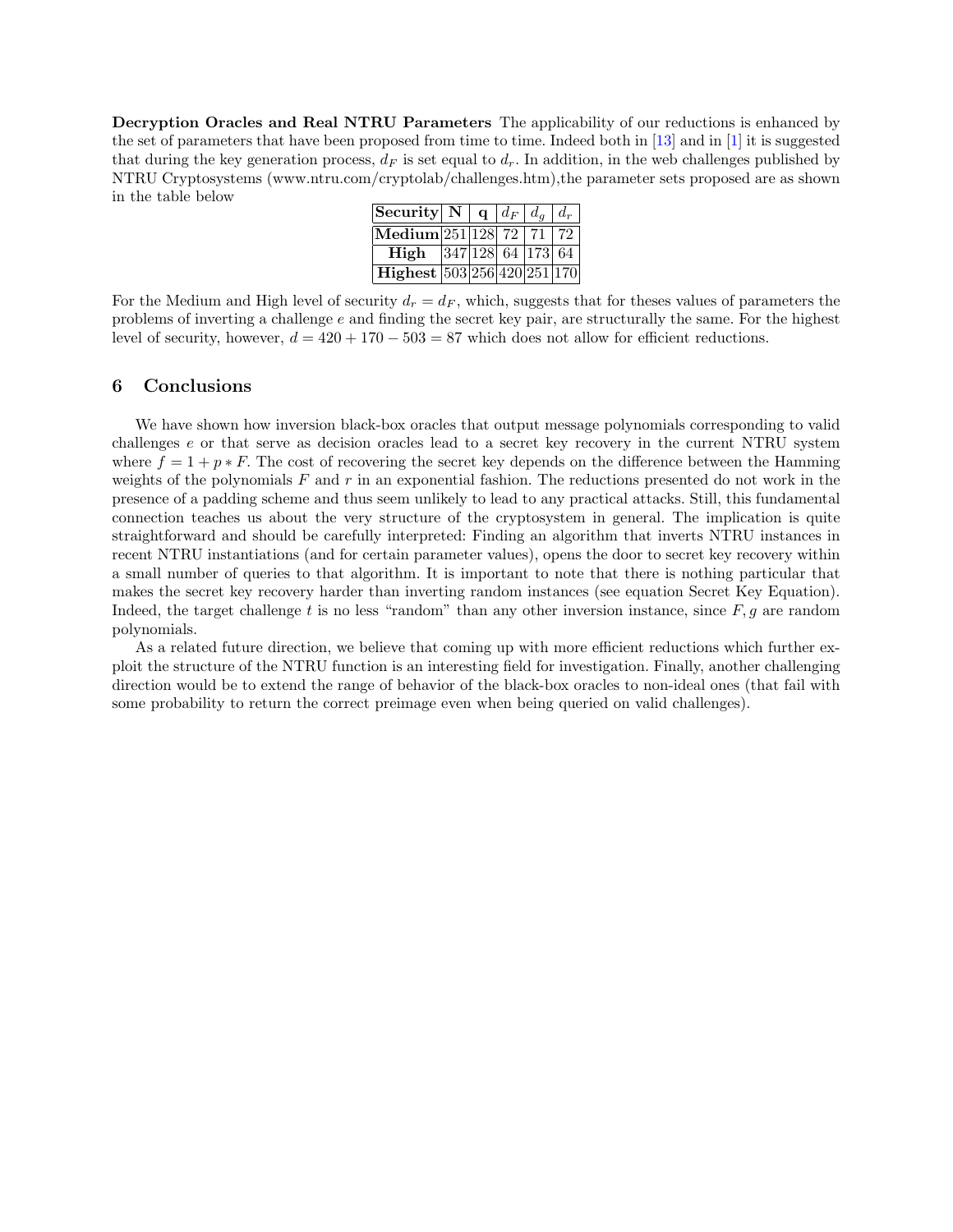## References

- <span id="page-11-3"></span>1. EESS:Consortium for Efficient Embedded Security. Efficient Embedded Security Standards #1:Implementation Aspects of NTRU and NSS, draft version 3.0 edition, July 2001.
- <span id="page-11-9"></span>2. Mihir Bellare and Phillip Rogaway. Random Oracles are Practical: A Paradigm for Designing Efficient Protocols. In ACM Conference on Computer and Communications Security, pages 62–73, 1993.
- <span id="page-11-2"></span>3. Dan Boneh and Ramarathnam Venkatesan. Breaking RSA May Not Be Equivalent to Factoring. In Kaisa Nyberg, editor, EUROCRYPT, volume 1403 of Lecture Notes in Computer Science, pages 59–71. Springer, 1998.
- <span id="page-11-15"></span>4. Don Coppersmith and Adi Shamir. Lattice Attacks on NTRU. In Walter Fumy, editor, EUROCRYPT, volume 1233 of Lecture Notes in Computer Science, pages 52–61. Springer, 1997.
- <span id="page-11-8"></span>5. Nicolas Gama and Phong Q. Nguyen. New Chosen-Ciphertext Attacks on NTRU. In Tatsuaki Okamoto and Xiaoyun Wang, editors, Public Key Cryptography, volume 4450 of Lecture Notes in Computer Science, pages 89–106. Springer, 2007.
- <span id="page-11-14"></span>6. Craig Gentry. Key Recovery and Message Attacks on NTRU-Composite. In Birgit Pfitzmann, editor, EURO-CRYPT, volume 2045 of Lecture Notes in Computer Science, pages 182–194. Springer, 2001.
- <span id="page-11-19"></span>7. Jeffrey Hoffstein, Nick Howgrave-Graham, Jill Pipher, Joseph H. Silverman, and William Whyte. Hybrid Lattice Reduction and Meet in the Middle Resistant Parameter Selection for NTRUEncrypt. Available at grouper.ieee.org/groups/1363/lattPK/submissions/ChoosingNewParameters.pdf.
- <span id="page-11-13"></span>8. Jeffrey Hoffstein, Jill Pipher, and Joseph H. Silverman. NTRU: A Ring-Based Public Key Cryptosystem. In Joe Buhler, editor, ANTS, volume 1423 of Lecture Notes in Computer Science, pages 267–288. Springer, 1998.
- <span id="page-11-10"></span>9. Jeffrey Hoffstein and Joseph H. Silverman. Protecting NTRU Against Chosen Ciphertext and Reaction Attacks. Technical report, NTRU Cryptosystems, citeseer.ist.psu.edu/hoffstein00protecting.html, 2000.
- <span id="page-11-6"></span>10. Jeffrey Hoffstein and Joseph H. Silverman. Reaction Attacks Against the NTRU Public Key Cryptosystem. Technical Report, NTRU Cryptosystems, citeseer.ist.psu.edu/hoffstein00reaction.html, June 2000. Report #015,version 2.
- <span id="page-11-18"></span>11. Nick Howgrave-Graham. A Hybrid Lattice-Reduction and Meet-in-the-Middle Attack Against NTRU. In Alfred Menezes, editor, CRYPTO, volume 4622 of Lecture Notes in Computer Science, pages 150–169. Springer, 2007.
- <span id="page-11-7"></span>12. Nick Howgrave-Graham, Phong Q. Nguyen, David Pointcheval, John Proos, Joseph H. Silverman, Ari Singer, and William Whyte. The Impact of Decryption Failures on the Security of NTRU Encryption. In Dan Boneh, editor, CRYPTO, volume 2729 of Lecture Notes in Computer Science, pages 226–246. Springer, 2003.
- <span id="page-11-17"></span>13. Nick Howgrave-Graham, Joseph H. Silverman, and William Whyte. Choosing Parameter Sets for NTRUEncrypt with NAEP and SVES-3. Technical Report, NTRU CRYPTOSYSTEMS, 2005.
- <span id="page-11-5"></span>14. J. Hong and J. Han and D. Kwon and D. Han. Chosen-Ciphertext Attacks on Optimized NTRU. 2002. Cryptology ePrint Archive: Report 2002/188.
- <span id="page-11-4"></span>15. Eliane Jaulmes and Antoine Joux. A Chosen-Ciphertext Attack against NTRU. In Mihir Bellare, editor, ´ CRYPTO, volume 1880 of Lecture Notes in Computer Science, pages 20–35. Springer, 2000.
- <span id="page-11-11"></span>16. Jeffrey Hoffstein and Joseph Silverman. Optimizations for NTRU. Technical report, NTRU Cryptosystems, citeseer.ist.psu.edu/693057.html, June 2000.
- 17. Mats N¨aslund and Igor Shparlinski and William Whyte. On the Bit Security of NTRUEncrypt. In Yvo Desmedt, editor, Public Key Cryptography, volume 2567 of Lecture Notes in Computer Science, pages 62–70. Springer, 2003.
- <span id="page-11-16"></span>18. Alexander May. Cryptanalysis of NTRU-107. Available at www.informatik.tudarmstadt.de/KP/publications/01/CryptanalysisOfNTRU.ps, 1999.
- <span id="page-11-12"></span>19. Phong Q. Nguyen and David Pointcheval. Analysis and Improvements of NTRU Encryption Paddings. In Moti Yung, editor, CRYPTO, volume 2442 of Lecture Notes in Computer Science, pages 210–225. Springer, 2002.
- <span id="page-11-1"></span>20. Pascal Paillier and Jorge Luis Villar. Trading One-Wayness Against Chosen-Ciphertext Security in Factoring-Based Encryption. In Xuejia Lai and Kefei Chen, editors, ASIACRYPT, volume 4284 of Lecture Notes in Computer Science, pages 252–266. Springer, 2006.
- <span id="page-11-0"></span>21. M. O. Rabin. Digital Signatures and Public-Key Functions as Intractable as Factorization. Technical report, Cambridge, MA, USA, 1979.